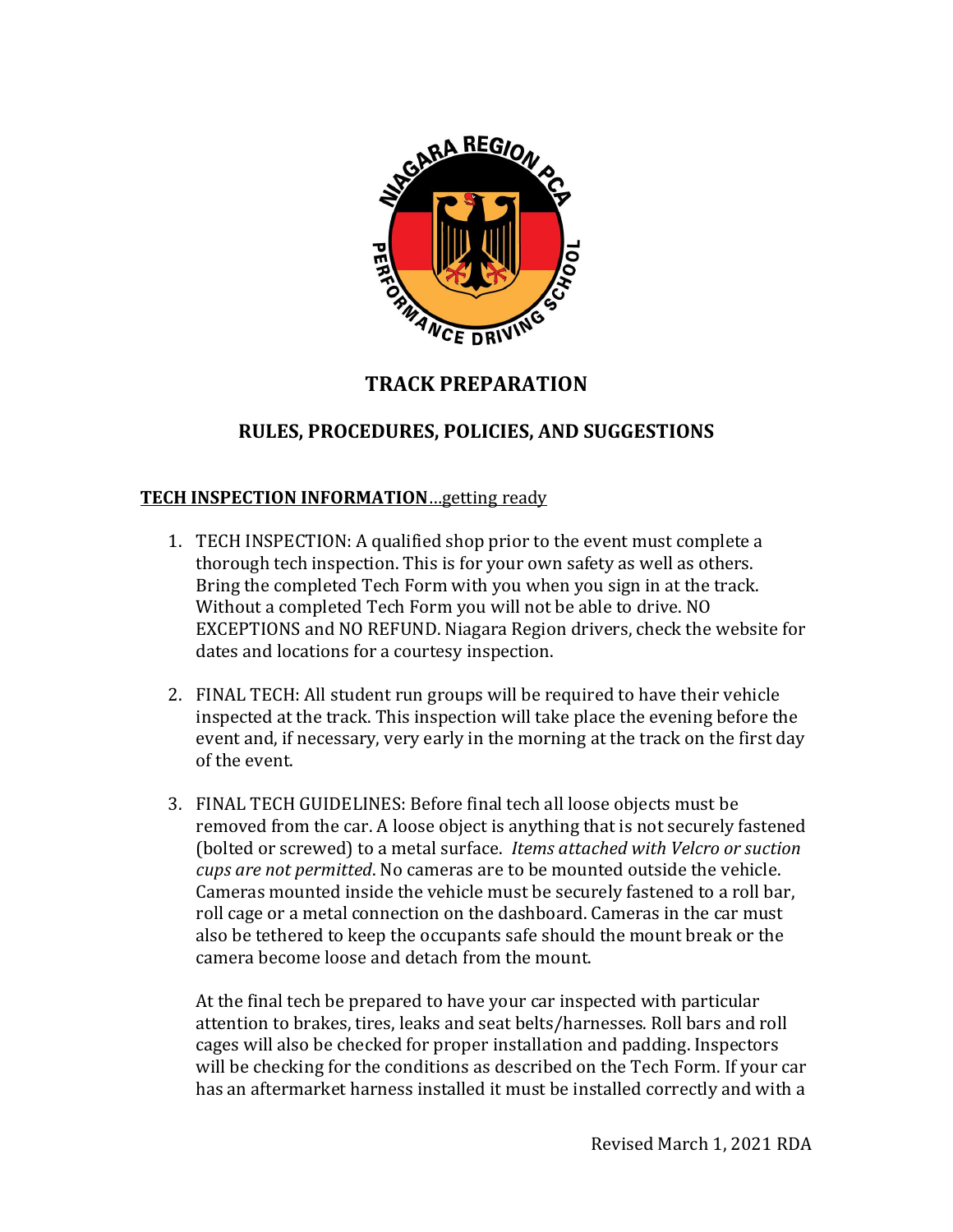seat that compliments (routing holes etc.) the harness. A copy of the harness manufacturers recommended installation instructions would be helpful to have in case the chief tech inspector has concerns regarding your harness installation. As with all safety issues, the chief tech inspector's decision is final.

Many Porsches came from the factory with seats that have an integrated headrest. Because of the integrated headrest no 4,5,6 or more, point harness may be used with the stock seat. Only the 3-point seat belt system, as supplied by the factory, may be used with seats with the integrated headrest. Autos with the 4-point Schroth QuickFit harness with Anti submarine (ASM) feature must be correctly installed and have a seat that compliments the harness. All autos with the Schroth system must also retain the factory 3 point system.

- 4. HELMETS: Must be Snell rated SA2015 or SA2020. Be sure the helmet has no cracks and the interior padding is in excellent condition.
- 5. TIRES are very important. They must be free of visible sidewall breaks/cracks or rubbing. Tires may be no more than 5 years old, must be H rated (130mph) or better and have at least 40% of the original tread remaining. Race type tires must have visible tread depth indicators. Tires may not be underinflated. The clearance between the tires and any potential rubbing point may be checked.
- 6. EXCELLENT BRAKES are essential. Be certain they are carefully inspected and do meet the standards as expressed on the Tech Form. Do not underestimate the importance of having a recent brake fluid change using a quality brake fluid. Brake pads are very important. They will get worn down fairly quickly. If there is any doubt that they will last, bring a spare set of pads to the track.
- 7. CONVERTIBLES must meet the roll bar/cage standards as outlined on the Tech Form and pass the "broomstick test". There can be no exceptions.

T top cars, Targas and 914s may only participate with the top in place.

Porsche 996 and later convertibles and other cars with deployed roll bars are acceptable.

Open top dedicated racecars must also pass the "broomstick test".

8. KIT CARS built and assembled by the manufacturer are eligible to participate. Documentation of factory assembly will be required. Open top Kit cars must meet all the safety and rollover protection requirements of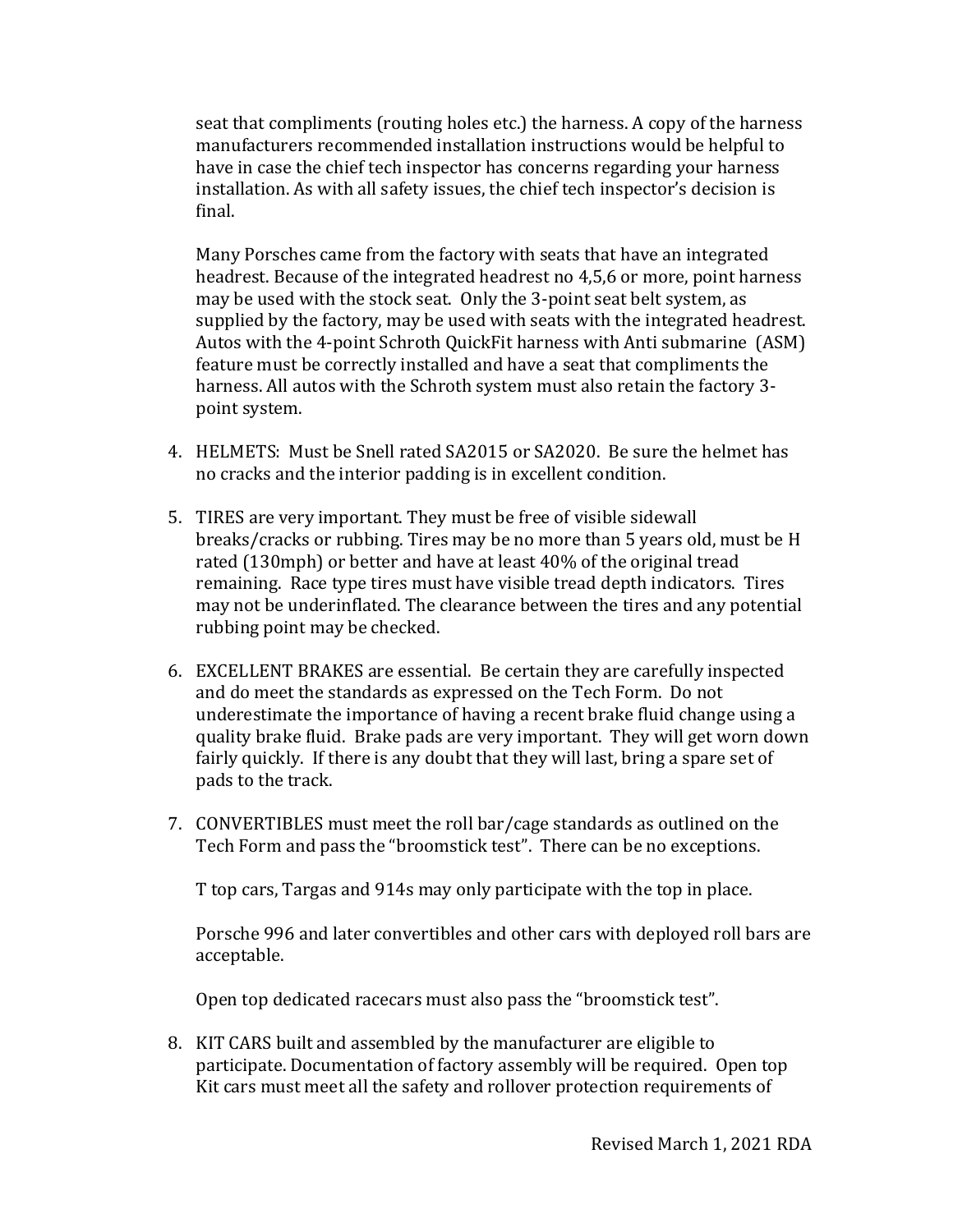convertibles (#7 above). All rollover protection will be carefully inspected for proper installation. The "broomstick test" must be passed.

- 9. OPEN WHEEL cars may not participate.
- 10. All student cars must have passenger seat with equal restraints as the driver's seat and it is "strongly suggested" that ALL instructor cars have 2 seats to accommodate student demo rides.

### **AT THE TRACK**

- 1. Watkins Glen Infield Map…..Please review this before you come so that you are familiar with the area. The map can be found at [www.theglen.com.](http://www.theglen.com/)
- 2. Track Entry... will be at Gate 2. Each person entering the gate must sign the Watkins Glen waiver. *(Anyone under 18 must have a parent or legal guardian sign the waiver for them).*
- 3. Registration…. will take place at the racetrack the day before the event. It is normally between 6pm and 8pm. All participants must sign in at the Tech Center. You will need to bring your completed Tech Form and your helmet to registration. You will sign a PCA Club waiver, receive a schedule, and get car numbers and a run group sticker. A new student orientation will be scheduled as part of registration. For those who cannot make registration the day before, you may register at the track on the first day between 6:30-7:30 AM.
- 4. Final Tech…..will be at the track during registration. Come to final tech with the run group sticker and numbers affixed to the car. At final tech the car may be checked for brakes, tires, seat and harness installation and other safety items. Fluid leaks must be minimal. If any issues are identified they must be rectified to the satisfaction of the chief tech inspector before the car is allowed on track.
- 5. Run Groups... are designated as Red for instructors, Black for Advanced Drivers, White for Intermediate Drivers and Green for Novice Drivers. *Staging f*or run groups will be located outside the Tech Center. Plan to be at staging 10 minutes prior to the time your run group is scheduled to be on track. Do not leave your car unattended. Use this time do a final check of your car, get yourself ready to go on track, adjust your seat, mirrors etc. No repairs or mechanical adjustments may be made in the staging area.

INSTRUCTORS' cars will NOT be allowed out in other sessions unless specific approval is received from the DE Chair or Chief Instructor.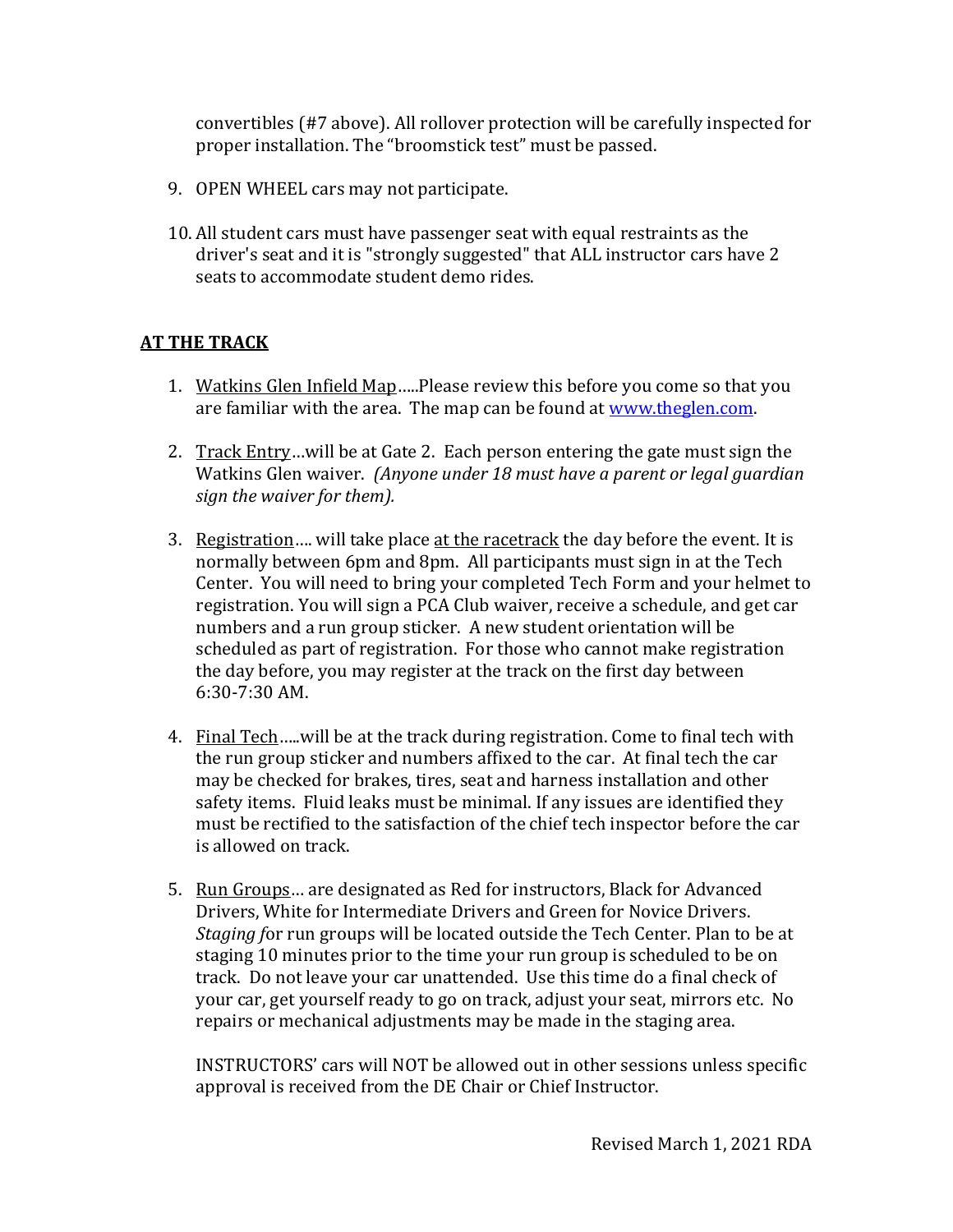Passengers are NOT permitted in any car with the exception of instructors with students or students with instructors. NO RIDES with non-event people.

- 6. Fuel…should be purchased in town. It is recommended that you fill up in in town prior to coming to the track. Do not overfill your tank. Normally there is fuel available at the track but it is high-octane race fuel and is very expensive. Any fuel brought to the track in containers must never be placed in the Tech Center garages and all refueling from gas cans must take place outside the garages.
- 7. Meals…..the Media Center is usually open for lunch. You can check with a Driver Education Committee member before the event to confirm that lunch will be available. Otherwise there are many restaurants in the village but be aware that depending on your track schedule it may be difficult to get to the village, have lunch and get back in time. You may also consider bringing your lunch or a small grill for cooking.
- 8. Hydration...is a concern especially if it is warm. Most participants bring water or other fluids to keep themselves hydrated and their electrolytes in balance. *No alcoholic beverages may be consumed until the track is closed for the day.*
- 9. Wear Appropriate Clothing……Long pants and long sleeved shirts and socks are required on track. Cotton is best; avoid nylon or polyester. Shoes should be comfortable and have a nonslip sole. "Sneakers" and boat shoes work well. Do not consider wearing open toed shoes, high heeled or platform type shoes. Even in summer, bring a jacket. It can get cool in the evening. In spring and fall, warm clothing will be necessary.

### **RESPONSIBILITIES AS A DRIVER**

- 1. **SAFETY**…*is our primary concern during the entire event*. Anyone deemed to be conducting themselves in an unsafe manner, both on or off the track, will be asked to leave and not be allowed to register for future events. There will be no refund. No alcoholic beverages of any kind may be consumed until after the track is closed for the day. This includes guests and visitors.
- 2. Track Protocols and Procedures…..must be understood and practiced by all drivers. It is the responsibility of each driver to make certain they know and understand these rules. Anyone choosing to not adhere to expectations will be considered to be conducting themselves in an unsafe manner and will be asked to leave the event.
- 3. Courtesy and Respect is the right of every participant. Please remember that students learn at different rates and come with varied levels of experience.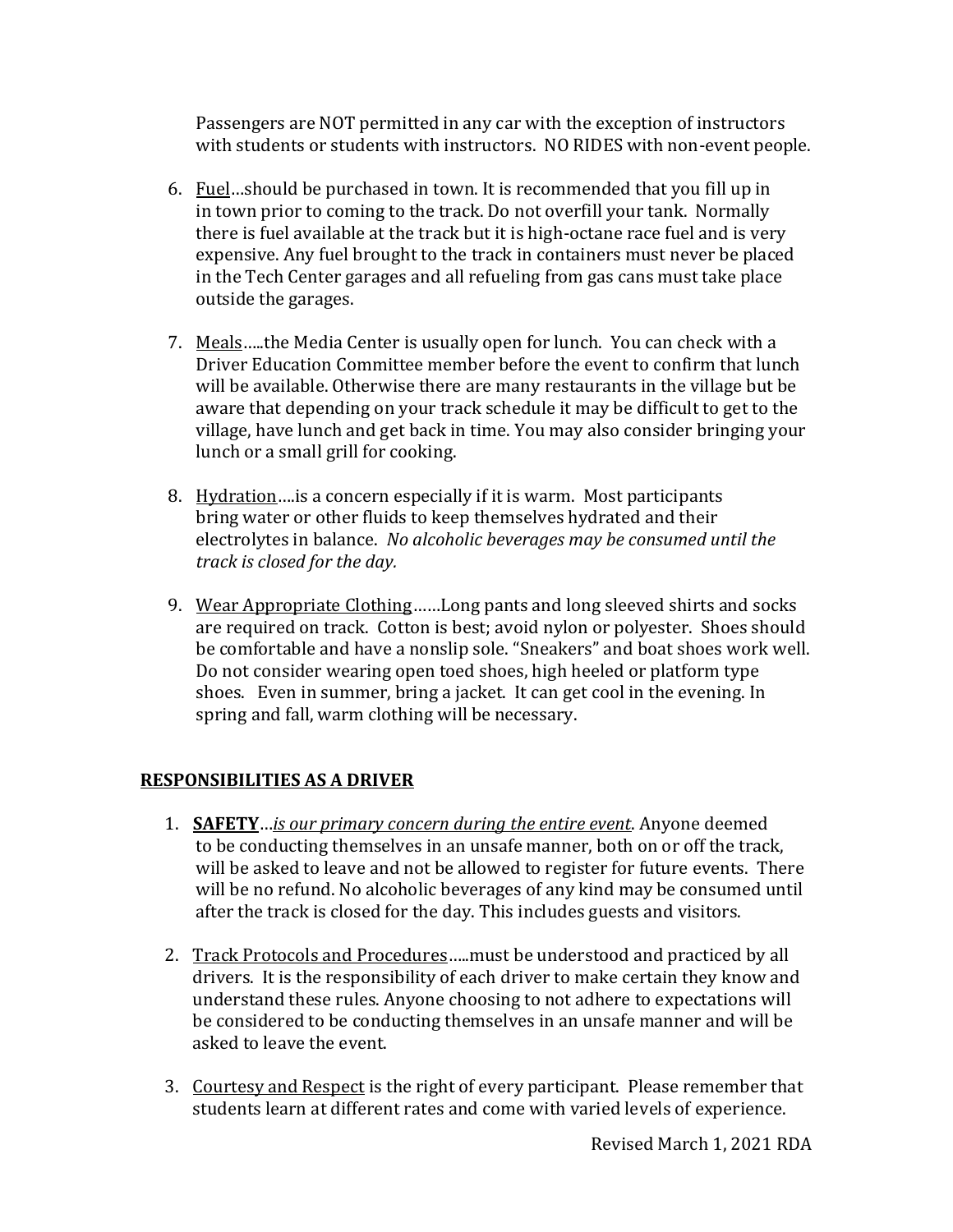Driving on the track in a manner that is deemed "too aggressive" or unsafe will result in elimination from the event.

- 4. Before each run… the car should be inspected for fluid leaks and tires checked for wear, cuts and air pressure. Lug nut torque should be checked. Brake pad wear and rotor condition should be assessed. Be sure you have enough gas. If you need help, ask!
- 5. Any driver having an off-track excursion or involved in any type of incident on-track….. will be black-flagged and must come off the track. The driver will consult with the DE Chairperson or Chief Instructor before being permitted back on track. The car may require a new tech inspection before being allowed back on track.

Two off-track incidents or spins will result in elimination from the event and there will be no refund.

Any car causing damage to the track facilities or equipment will be required to immediately pay for the damage. If the damage is extensive you will be required to pay \$100 immediately and the remainder after the track has established the total cost. If it is less than \$100 you will be refunded the remaining amount. In the event of a fluid leak, drivers are responsible for the cost of the Speedy-Dry to absorb the fluids leaked by the car.

6. PHOTOS AND VIDEOS OF INCIDENTS……PCA is a club founded on fellowship and enjoyment of our cars. A fellow participant's misfortune at the track should not go public. The filming of any incident at our events is strongly discouraged. We request that photos and videos of damaged vehicles not be posted on the Internet.

### **AND A FEW OTHER THINGS**

1. Items to bring to the track…….in addition to the car, your driver's license and Tech Form, you may want to consider:

> Cooler with water or Gatorade type drinks Sunscreen Folding Chair Tire Gauge Torque Wrench for lug nuts Assorted Tools Extra oil, brake fluid and brake pads (they wear out quickly) Paper towels, couple of rags, window cleaner (bugs!) Pen/paper Sunglasses, raincoat